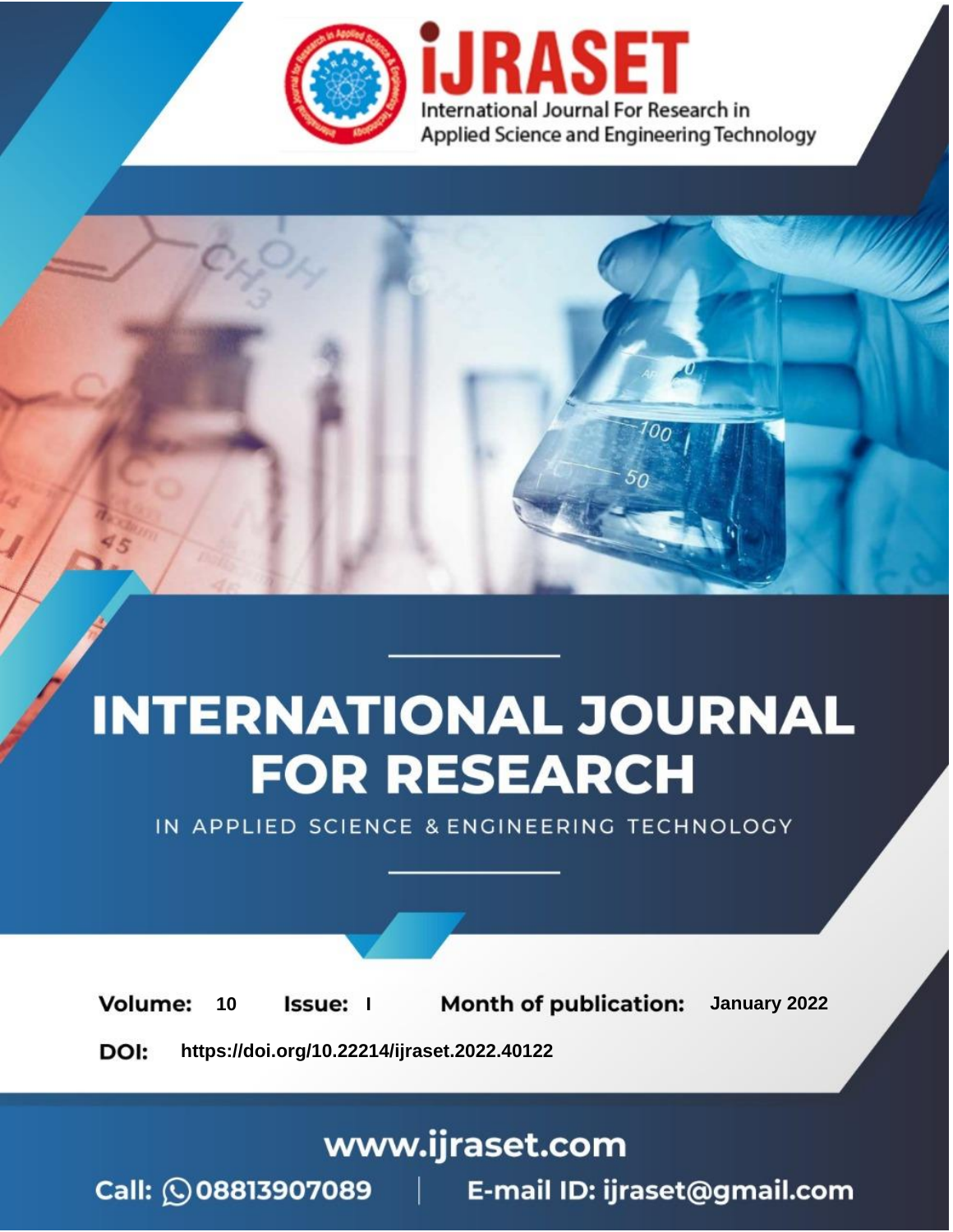### **Review on Diabetic Retinopathy Detection Using Molecular Segmentation In Convolution Neural Network**

Rushikesh Bhusari $^1$ , Suraj Paswan $^2$ , Tushar Parate $^3$ , Sandip Neware $^4$ , Prabhakar Khandait $^5$ *1, 2, 3, 4, <sup>5</sup>Dept. of Electronics Engineering, K.D.K. College of Engineering, Nagpur, Maharashtra, India* 

*Abstract: People who suffer from diabetes are at risk of developing blindness since their pancreas doesn't produce enough insulin. Diabetic retinopathy is a condition in which a patient's vision gradually worsens as the disease advances. To better understand how diabetes affects the eye, retinal images captured with a fundal camera can be helpful. This study aims to detect blood vessels, identify hemorrhages, and classify different phases of diabetic retinopathy into normal, mild, and non-proliferative diabetic retinopathy (NPDR). When it comes to classifying the various stages of diabetes-related retinopathy, the retinal picture is used as a starting point. Using the contrast between the blood vessels and the surrounding background, the retinal vascular is segmented.. Density analysis and bounding box approaches were used to identify potential hemorrhage sites. According to blood vessel and hemorrhage area and perimeter, Random Forests technique was used to finally classify various phases of eye disease. Keywords: Retina, blood vessel, hemorrhages, classification, diabetic retinopathy.*

#### **I. INTRODUCTION**

When the pancreas fails to produce enough insulin or the body is unable to effectively process it, diabetes develops. Chronic damage to blood vessels over time can lead to diabetic retinopathy in people with diabetes. One-tenth of diabetics lose their vision after 15 years, and another two percent suffer from vision damage that is severe. Diabetes affects an estimated 220 million people globally, according to the WHO [1]. It is the sixth leading cause of blindness among Indians over the age of 40, making the country the global epicenter of diabetes.

A fundal camera with a back-mounted digital camera [2] provides useful information regarding the consequences, nature, and status of diabetes's effect on the eye. It is easier for ophthalmologists to organize treatment and monitor progress when they have access to these images [3].The retinal

Unlike other parts of the human circulatory system, microvasculature can be immediately viewed in vivo and imaged for digital image analysis [2].

An enhanced non-parametric approach for identifying retinal hemorrhages is used to classify the retinal cases in this study, which is an improvement over the previously developed matched filter method. Finding blood vessels and identifying hemorrhages are the primary goals of this study. The final goal is to classify the findings into normal, moderate, and severe diabetic retinopathy (NPDR). Retinal illness is a common cause of blindness among the working-age population in western countries, according to international research. This is why it is important to get a diagnosis as soon as possible in order to avoid blindness. A tool for the early diagnosis of diabetic retinopathy and other eye diseases, including macular degeneration associated with ageing, glaucoma, and retinoblastoma, has been developed using fundus photographs. A high-definition laser camera is used to compare photos taken with different color versions inside the eye. These images are known as fundus photos. MATLAB may be used to extract the functions from these fundus images. Automatic screening will help to quickly determine the patient's situation in a more accurate manner. In order to detect diabetic retinopathy-induced macular abnormalities, fundus images can be processed using morphological operations, filters, and thresholds. Glaucoma is caused by an increase in intraocular strain in the affected person's fundus picture. The K-approach clustering set of principles and morphological operation are used to diagnose glaucoma. Retinoblastoma is caused by the growth of a malignant tumor in the retina. Using quick Fourier rework and log transform, the diagnosis of retinoblastoma can be completed Age-related macular degeneration is the primary cause of vision loss in the elderly. Histogram equalization and thresholding are used to diagnose ARMD. The graphical user interface allows for the diagnosis of four retinal diseases using the user's retinal images and their related symptoms. The output of the processing will be shown to the viewer so that they can see how our retina has changed in comparison to the original image.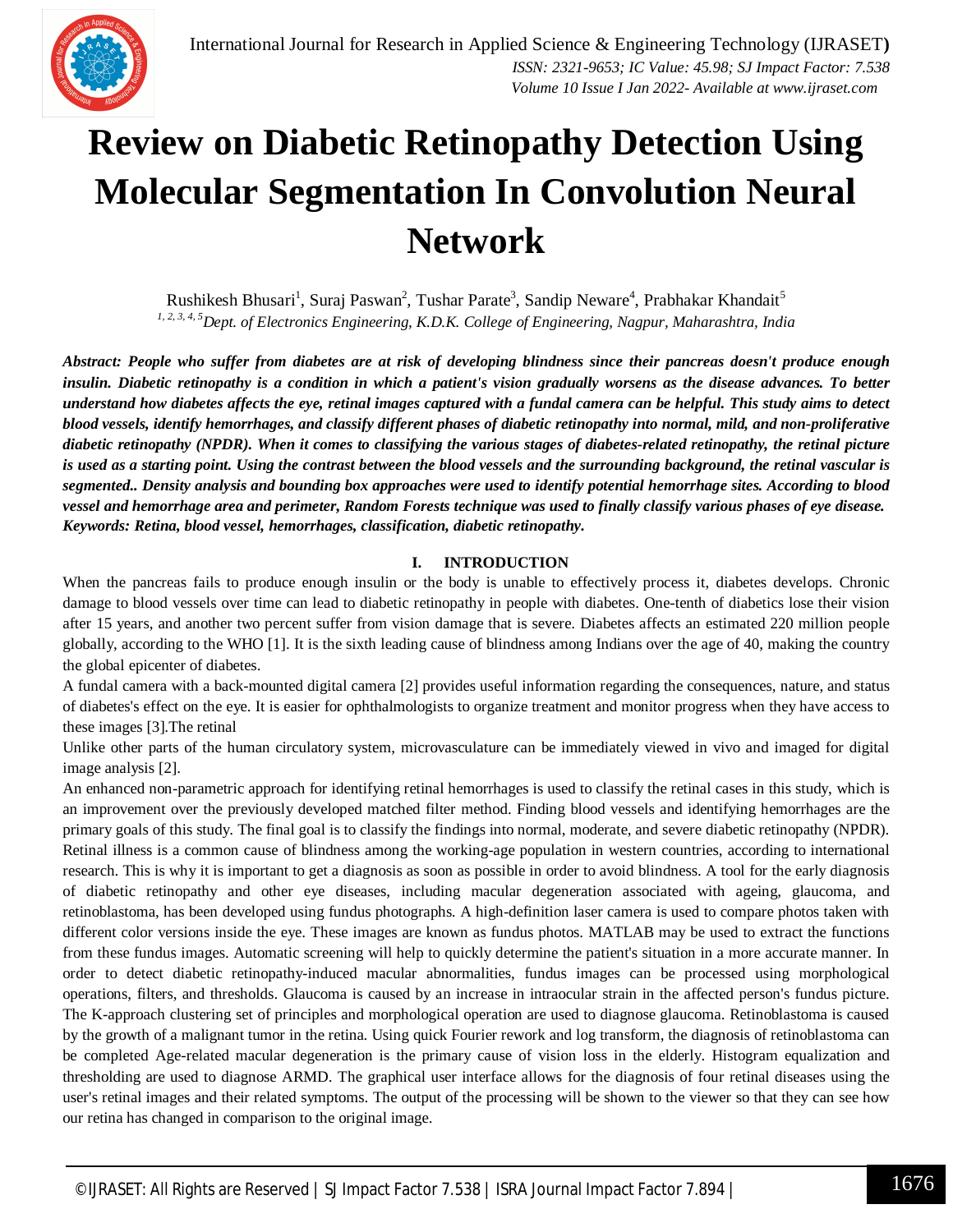

#### International Journal for Research in Applied Science & Engineering Technology (IJRASET**)**

 *ISSN: 2321-9653; IC Value: 45.98; SJ Impact Factor: 7.538 Volume 10 Issue I Jan 2022- Available at www.ijraset.com*

Diabetic Retinopathy and other retinal diseases (DR). A retinal picture evaluation machine can be built to improve the accuracy of the diagnosis and make their task easier. Diabetic Retinopathy (DR) is the most common eye problem in diabetes. Diabetic retinopathy (DR) is the leading cause of visual impairment and blindness in diabetic people worldwide. For diabetics, early detection and appropriate treatment of diabetic eye diseases can significantly reduce the risk of vision loss. It takes a lot of time and money to review a large number of images with the help of the doctors. DR can lead to a variety of abnormalities in the retina, including micro aneurysms, hemorrhages, hard exudates, and cotton wool patches. Yellow intra retinal deposits of serum lipoproteins are hard exudates. During the formation of exudates, lipid or fat escapes from abnormal blood vessels. If the exudates spread into the macular area, vision loss can result. This research examines the use of Morphological techniques for the detection of exudates in retinal images, and in particular, for the detection of exudates in comparison to ordinary retinal pictures.

We utilize a 3-D mesh if the problem is complex and requires a three-dimensional representation of the continuum. Triangle or quadrilateral shaped elements can be used for area elements. The form and order of the elements is determined by the intricacy of the geometry and the uniqueness of the problem being described. There is no thickness to membrane components. Consequently, they lack bending stiffness and can only carry stresses in the detail plane. The three-dimensional modeling of thin-walled regions is facilitated by the use of plate and shell elements. Assuming the weight is borne by the bend, a spherical plate precept is applied to the plate element. When flexure and membrane movement are combined, shell elements are employed to create a hybrid shell.

First, patients with diabetic retinopathy have their retinas photographed with a digital fundus camera. Red, green, and blue are the primary colors of the original artwork. For further processing, a grayscale version of the original RGB image is created. Afterwards, noise reduction techniques are employed. Use of median filter in this case. Use the median filter to minimize noise while maintaining the sharpness of the image's edges. Using Contrast restricted Adaptive Histogram Equalization, the median filter's output image is improved. The improved image is then subjected to morphological surgery. Morphological operations include dilatation, erosion, closure, and opening.. Closing is used in this instance. The identical intensity values were closed using the closing method. The threshold value is used to turn the morphological result into a binary image. Morphological results will be used to calculate threshold values for grey thresh method. A retinal scan reveals the presence of exudates for the first time

#### **II. OBJECTIVES**

With the use of continuous two-dimensional stationary wavelet transform responses at various scales, we were able to construct Feature vectors for use in our project.

Allowing noise filtering and vessel augmentation in one step, the Stationary wavelet is able to turn to specified frequencies.

It is possible to construct complex decision surfaces and compare their performance with the linear lowest squared error classifier by training a neural network with class-conditional probability density functions (likelihoods) characterised as "Gaussian mixtures."

Using morphological processes and segmentation techniques, a reliable system for detecting retinal vessels and exudates from an eye fundus picture will be implemented.

For the detection of retinal vessels and exudates, the combination of a multi-structure morphological approach and a segmentation technique is beneficial. The modules here are. Plane separation, contrast enhancement, and morphological processing are all included in this module for the detection of retinal blood vessels. Detection of exudates in which the Segmentation Method is employed. Out-of-plane distortion is considered to be relevant for plate elements when it is only a few millimeters greater.

.

#### **III. PROPOSED PLAN OF WORK**

- *1)* This methodology is effective for achieving histogram equalization that isn't seen in standard methods. Heterogeneous histogram equalization employs the entire image to adjust the brightness, while adaptive histogram equalisation makes use of different areas of the image. As a result, even low-contrast local areas improve in contrast..
- *2)* The term "contrast-limited adaptive histogram equalization" also applies here. For example, the intensity features can be used to identify druse by applying a specific threshold value. The original image (RGB) gets transformed into a grayscale image in retinoblastoma..
- *3)* A preprocessing procedure for better outcomes in subsequent processing, median filtering preserves the edges while reducing noise.
- *4)* To finish off, a Gaussian filter is applied to the image. For a black and white rendition of the RGB image, the next step is thresholding.
- *5)* Fast Fourier Transform is then used to deconstruct an image's real and imaginary components in frequency domains..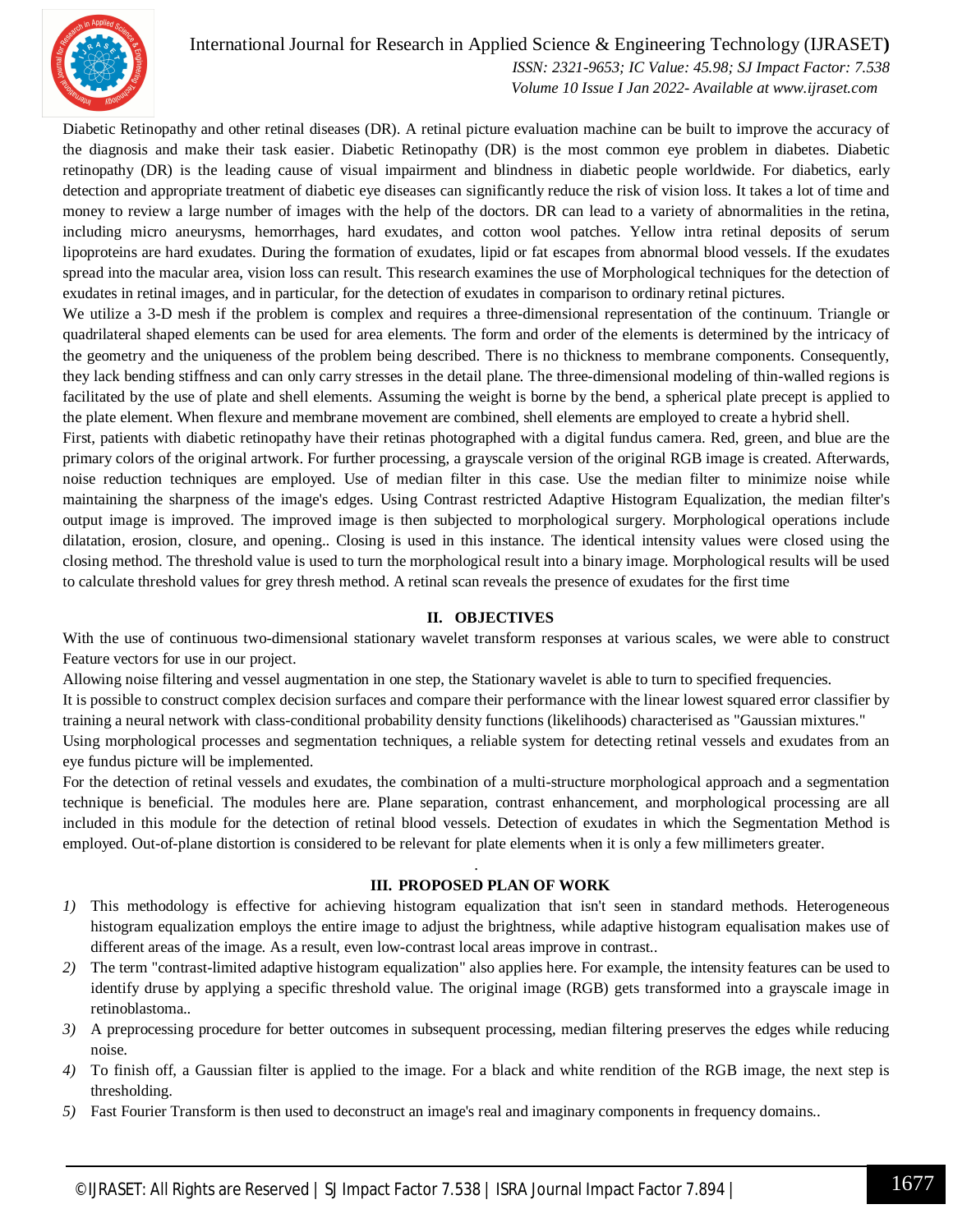

International Journal for Research in Applied Science & Engineering Technology (IJRASET**)**

 *ISSN: 2321-9653; IC Value: 45.98; SJ Impact Factor: 7.538 Volume 10 Issue I Jan 2022- Available at www.ijraset.com*

- *6)* In this image, the frequency is equal to the number of pixels. To extend the black pixels' range into the brilliant zone while plotting the 2D Fourier transform magnitude, we must log transform the pixel values.
- *7)* As a result of this, we can more clearly witness the transformation. To acquire images in glaucoma, the source image is retrieved. Correct disc and cup boundaries can be extracted using super pixel segmentation, a computer technique
- *8)* The single parameter for super pixel segmentation is the number of super pixels. It is the process of dividing an image into a number of distinct parts. In this case, the K-Means clustering algorithm is used..



Fig . Proposed System Process Diagram

#### **IV. METHODS**

The following points serve as the foundation for classification:

- *1)* Extract the retinal blood vessels using Bit Plane separation, Contrast Enhancement, and the Morphological Process. Finally, feature extraction is done using DWT and Energy feature coefficients. Probabilistic neural networks (PNN) are trained on the image.).
- *2)* To determine if the retina is normal or pathological, exudates are extracted and classified using segmentation methods like the K-means Clustering approach (algorithm shown below)..
- *3)* Morphological operations are applied on segmented image for smoothening the exudates part.

#### **V. METHODOLOGY**

The task of accurately detecting the optic disc in color retinal images in an automated retinal image analysis system is significant. In order to distinguish between normal and abnormal retinal characteristics, one must first identify the same. A portion of the optic nerve and blood vessels may be seen extending into the retina from the optic disc . Because of this, it is also referred to as the "blind spot". The diameter of the optic disc varies from patient to patient, but in a normal fundus imaging it is always between 80 and 100 pixels. Image processing, machine learning pattern recognition, and computer visualization all fall under the umbrella of medical image analysis Visual interpretation and analysis of retinal pictures by ophthalmologists is used to identify a wide range of conditions Diabetic Retinopathy and other retinal diseases (DR). A retinal image analysis system can be built to speed up the diagnosing process and make their job easier. In diabetics, Diabetic Retinopathy (DR) is the most prevalent kind of vision loss due to the condition. In diabetics, DR is the leading cause of vision impairment and blindness.

As a diabetic, you should have your eyes checked often to ensure that you aren't at risk of losing your vision. Examining a large number of photos takes a long time and is expensive for doctors. It's not uncommon for DR to induce a variety of retinal abnormalities, such as micro aneurysm and hemorrhage and hard exudates and cotton-wool patches. Serum lipoproteins form yellowish intra retinal deposits known as hard exudates.

Lipid or fat leaks from faulty blood arteries cause exudates to occur. If the exudates reach the macula, vision loss is possible.

Morphological techniques are used in this study to detect exudates in retinal images, and the results are compared to normal retinal images primarily to detect exudates.

#### **VI. WORD SEGMENTATION**

- *1)* Pixel Segmentation using Super Pixels. In order to determine the disc border, segmentation is applied to the area of interest. A technique known as super-pixel segmentation is employed. It employs a straightforward linear clustering technique. K is the only metric that matters here (the number of super pixels). Accuracy improves as K grows, but assessment time does as well. A shorter computation time is required when K is small, but the results are subpar.
- *2)* Clustering is a method of grouping objects into distinct categories. According to the K-means clustering algorithm, all objects in the dataset have a specific placement in three-dimensional space. As close to each other as possible, and as far away from other objects as possible, each cluster is partitioned..
- *3)* Morphological Operations It is explained in Diabetic Retinopathy.
- *4)* Ratio of Cups to Disks We can figure out the ratio of the diameters of the vertical cups to those of the vertical discs. Vertical Cup Diameter (VCD) and Vertical Disc Diameter (VDD) are both known as CDR. The presence of glaucomatous glaucoma is confirmed when CDR I levels above the threshold.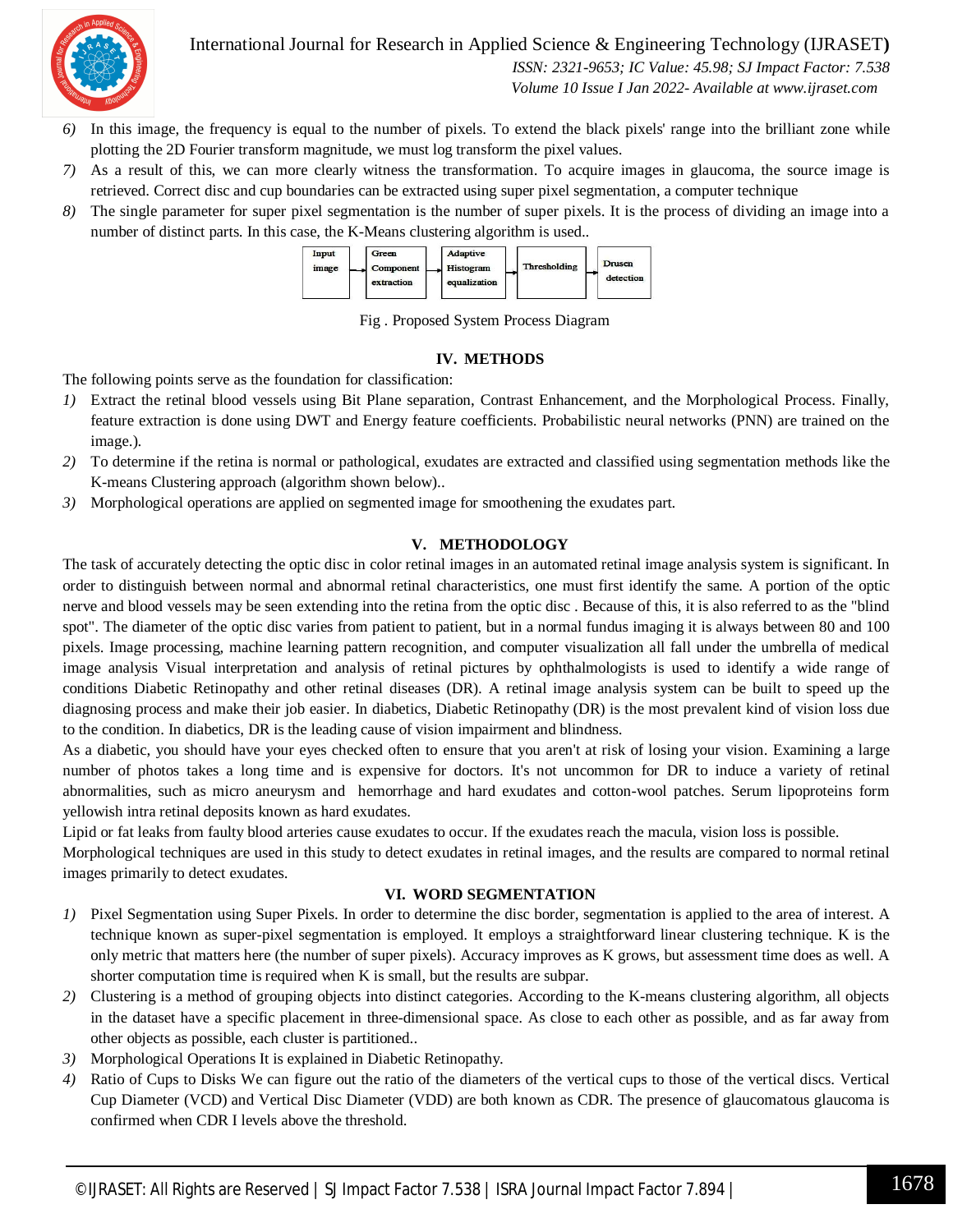

International Journal for Research in Applied Science & Engineering Technology (IJRASET**)**

 *ISSN: 2321-9653; IC Value: 45.98; SJ Impact Factor: 7.538 Volume 10 Issue I Jan 2022- Available at www.ijraset.com*

#### **VII.CLASSIFICATION ALGORITHM**

The algorithm is composed of the following steps:

- *1)* Initialize U=[uij] matrix, U(0)
- *2)* . At k-step: calculate the centers vectors
- *3*) C (k) = [cj] with U (k) Cj=( $\sum$ uijm\*xi)/( $\sum$ uijm)
- *4*) Update U (k), U (k+1) uj= [(1) / (∑( (||xi-cj||) / (xi-ck) )(2/(m-1)) ]
- *5*) If  $\| U (k+1) U (k) \|$

#### **VIII. CONCLUSION**

A digital image processing strategy combination has been used to develop an automated software application for screening and diagnosing DR. For detecting DR in fundus photos, this software is the most accurate. In remote or rural areas where an ophthalmologist isn't available, or if the ophthalmologist is overworked, it can be utilized as an alternate or complementary screening equipment. However, the program's classification of DR severity is accurate. To improve the accuracy of DR classification, additional software development is needed, which may include additional virtual picture processing techniques or other methods based on artificial intelligence and deep learning.

#### **REFERENCES**

- [1] Paweł Liskowski, Krzysztof Krawiec, Member, Citation information: DOI 10.1109/TMI.2016.2546227, IEEE Transactions on Medical Imaging "Segmenting Retinal Blood Vessels with Deep Neural Networks".
- [2] R. Nekovei and Y. Sun, "Back-propagation network and its configurationfor blood vessel detection in angiograms." IEEE Transactions on Neural Networks, vol. 6, no. 1, pp. 64–72, 1995. [Online]. Available: http://dblp.uni trier.de/db/journals/ tnn/tnn6.html #NekoveiS95
- [3] G. E. Hinton, N. Srivastava, A. Krizhevsky, I. Sutskever, and R. R. Salakhutdinov, "Improving neural networks by preventing co-adaptation of feature detectors," arXiv preprint arXiv:1207.0580, 2012.
- [4] Y. Bengio, "Learning deep architectures for ai," Foundations and trendsR in Machine Learning, vol. 2, no. 1, pp. 1–127, 2009.
- [5] J. Schmidhuber, "Deep learning in neural networks: An overview,"Neural Networks, vol. 61, pp. 85–117, 2015.
- [6] A. Krizhevsky and G. Hinton, "Learning multiple layers of features from tiny images," Computer Science Department, University of Toronto, Tech. Rep, vol. 1, no. 4, p. 7, 2009.
- [7] A. F. Aqeel and S. Ganesan, "Automated algorithm for retinal image exudates and drusens detection, segmentation, and measurement," in Proceedings of the IEEE International Conference on Electro/Information Technology (EIT '14), pp. 206–215, Milwaukee, Wis, USA, June 2014.
- [8] P. M. Rokade and R. R. Manza, "Automatic detection of hard exudates in retinal images using haar wavelet transform," International Journal of Application or Innovation in Engineering & Management, vol. 4, no. 5, pp. 402–410, 2015
- [9] A. Dosovitskiy, J. T. Springenberg, M. Riedmiller, and T. Brox, "Discriminative unsupervised feature learning with convolutional neural networks," in Advances in Neural Information Processing Systems, 2014, pp. 766–774.
- [10] X. Jiang and D. Mojon, "Adaptive local thresholding by verification based multithreshold probing with application to vessel detection in retinal images," Pattern Analysis and Machine Intelligence, IEEE Transactions on, vol. 25, no. 1, pp. 131–137, 2003
- [11] A. Osareh and B. Shadgar, "Automatic blood vessel segmentation incolor images of retina," Iran. J. Sci. Technol. Trans. B: Engineering, vol. 33, no. B2, pp. 191–206, 2009.